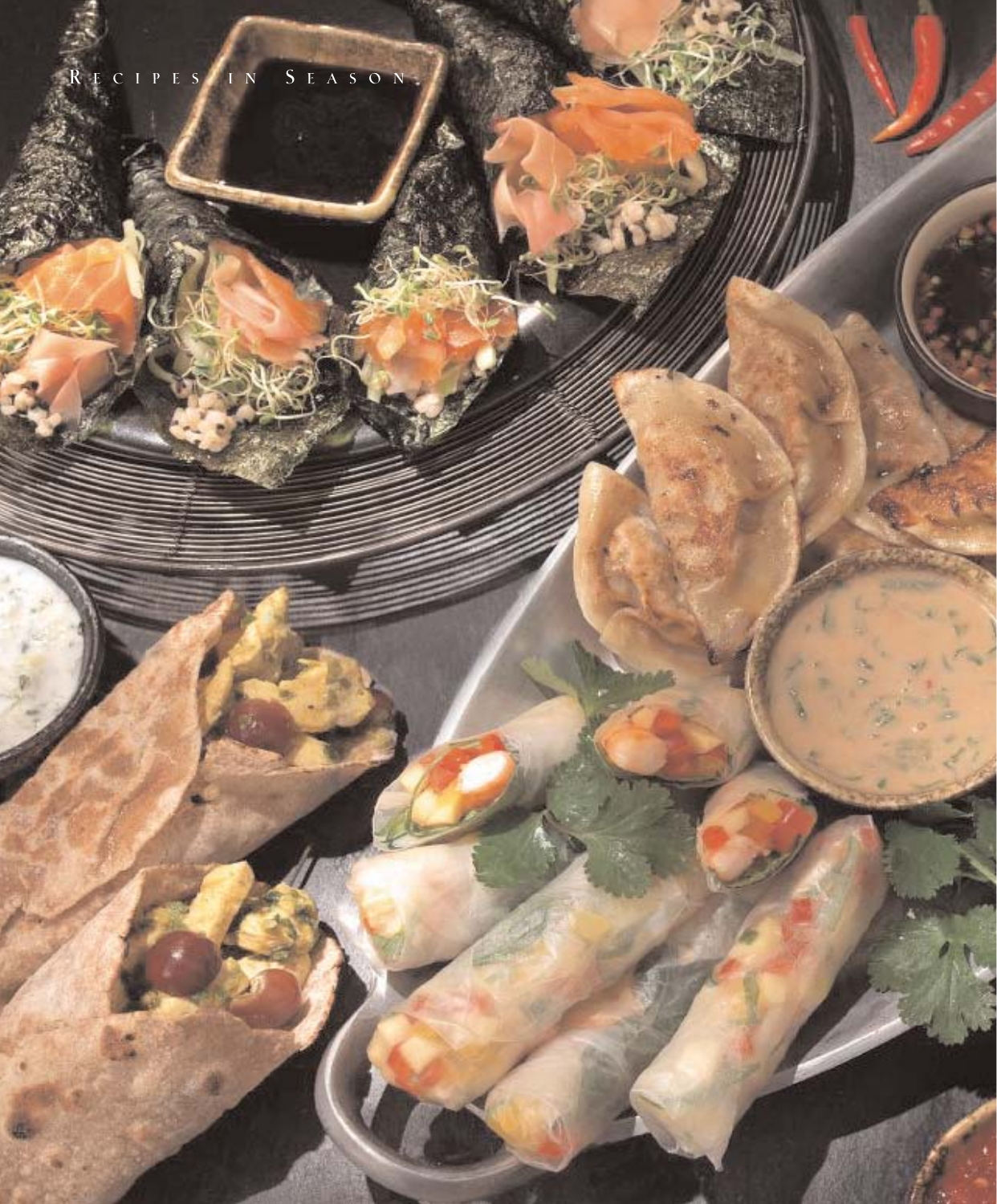# Wrap<sup>s</sup> 2/obal

Asian fusion roll-ups and the joys of hand-held foods

By Ying Compestine

**Nai Nai had just** given me a new pair of small, red training chopsticks, tied together at the top with a rubber band. Grandmother explained that having them tied together helps children learn to use chopsticks, a skill that, my American friends are happy to hear, is less instinctive than learned over time.

I was 4 years old, growing up in the city of Wuhan in central China, a time when I spent many hours following grandmother around in our kitchen. I enjoyed watching Nai Nai slice meat, boil dumplings and cut tofu. Her skillful knife turned bamboo shoots into miniature trees, scallions into brushes, white onions into roses, and carrots and icicle radishes into flowers. Best of all, I got to taste what Nai Nai cooked before my brothers did.

That day Nai Nai served rice noodles for lunch. Even with the rubber bands in place, I grew frustrated and hungry as the noodles kept slipping from my chopsticks. Finally, I rolled up my sleeves, grabbed the noodles with my hands and stuffed them into my mouth.

Eating with our hands—something that comes naturally to many of us who grew up using chopsticks—is one of my favorite ways of enjoying food. As a child I loved to eat food in wrappers, especially dumplings and spring rolls: food I could touch and feel without the struggle of my little chopsticks. In my opinion, it was a more appealing and joyful way of eating.

*Clockwise from left:* **Curried Chicken Wraps (***page 54***), Cucumber Raita (***page 55***), Hand-Roll Sushi with Brown Rice, Sesame & Smoked Salmon (***page 52***), Lettuce Cups with Tofu & Cashews (***page 51***), Chile-Garlic Dipping Sauce (***page 55***), Pan-Fried Dumplings (***page 51***), Thai Sauce (***page 55***), Shrimp Spring Rolls (***page 53***)**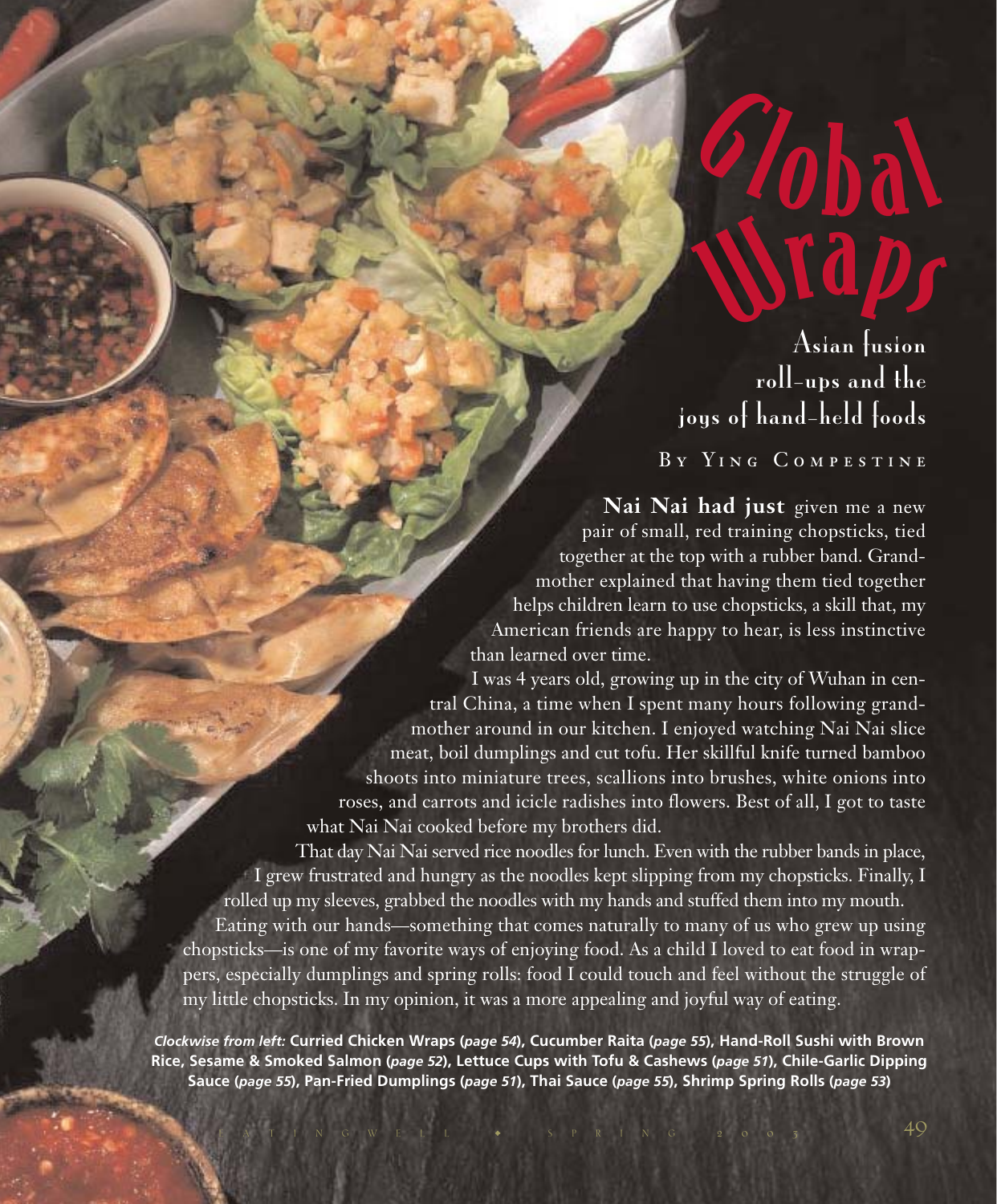After relocating to the United States as an adult, I now enjoy creating fusion roll-ups using both Asian and Western wrappers, an assortment of flavorful Asian fillings and versatile dipping sauces.

My young son loves a quick dinner of spicy curry chicken wrapped in a tortilla. A quick stir-fry of savory flavored tofu, vegetables and cashews nestled in a cool, crisp lettuce cup is a great way to welcome spring. (Anyone trying to avoid breads will want to take note of this elegant trick.)

Wrapped foods make for a creative, fresh and healthful meal. And they're just the thing if you have to eat on the go. Because wraps are versatile and easy to prepare, they can

be served as appetizers or the whole meal.

Once you've learned the basics, you will find yourself creating your own casual and seasonal roll-ups to suit your time, place and mood. Perhaps it's the 4-year-old in us; a meal without eating utensils—be they forks or chopsticks is an occasion for taking food into our own hands and enjoying it with gleeful freedom.

*Ying Chang Compestine (www.yingc.com) is the author of several cookbooks, including* Secrets from a Healthy Asian Kitchen *(Avery/Penguin Putnam, 2002). She also wrote the children's book* The Story of Chopsticks *(Holiday House, 2001).*

# ➛☎**WONTON**

**WRAPPERS:** These square wheat-flour wrappers are used for pan-fried, steamed or boiled Chinese dumplings. Fresh wonton wrappers will keep, well wrapped, in the refrigerator for up to 1 week or for up to 3 months in the freezer. You can find them in large supermarkets and Asian markets.

#### **RICE-PAPER** WRAPPERS:

These round or triangular translucent sheets made from rice flour are widely used in Vietnamese and Thai cooking. Dipped in warm water, the delicate sheets become soft and pliable in

# WRAPPING IT UP

seconds. It just takes a few times working with them to master the technique. Once opened, store in airtight plastic bags. In a cool, dry place they will keep for a couple of months. You can find them in Asian markets and specialty stores.

# **FLOUR**

# TORTILLAS:

Tortillas are typically made with refined flour, but wholewheat varieties are becoming increasingly available in supermarkets. Sizes range from 6 to 10 inches in diameter. Heat tortillas (*see "Two Easy Ways to Heat Tortillas," page 55*) to make them soft and pliable for wrapping around fillings. I recommend flour tortillas, rather than corn tortillas, for these

recipes. (*To make your own tortillas, see the recipe on page 54.*)

#### **NORI:**❷

This nutritious dried seaweed is popular as a wrapper for sushi and can also be sliced and used as a garnish for Japanese dishes. Nori is available in Asian markets and natural-foods stores.

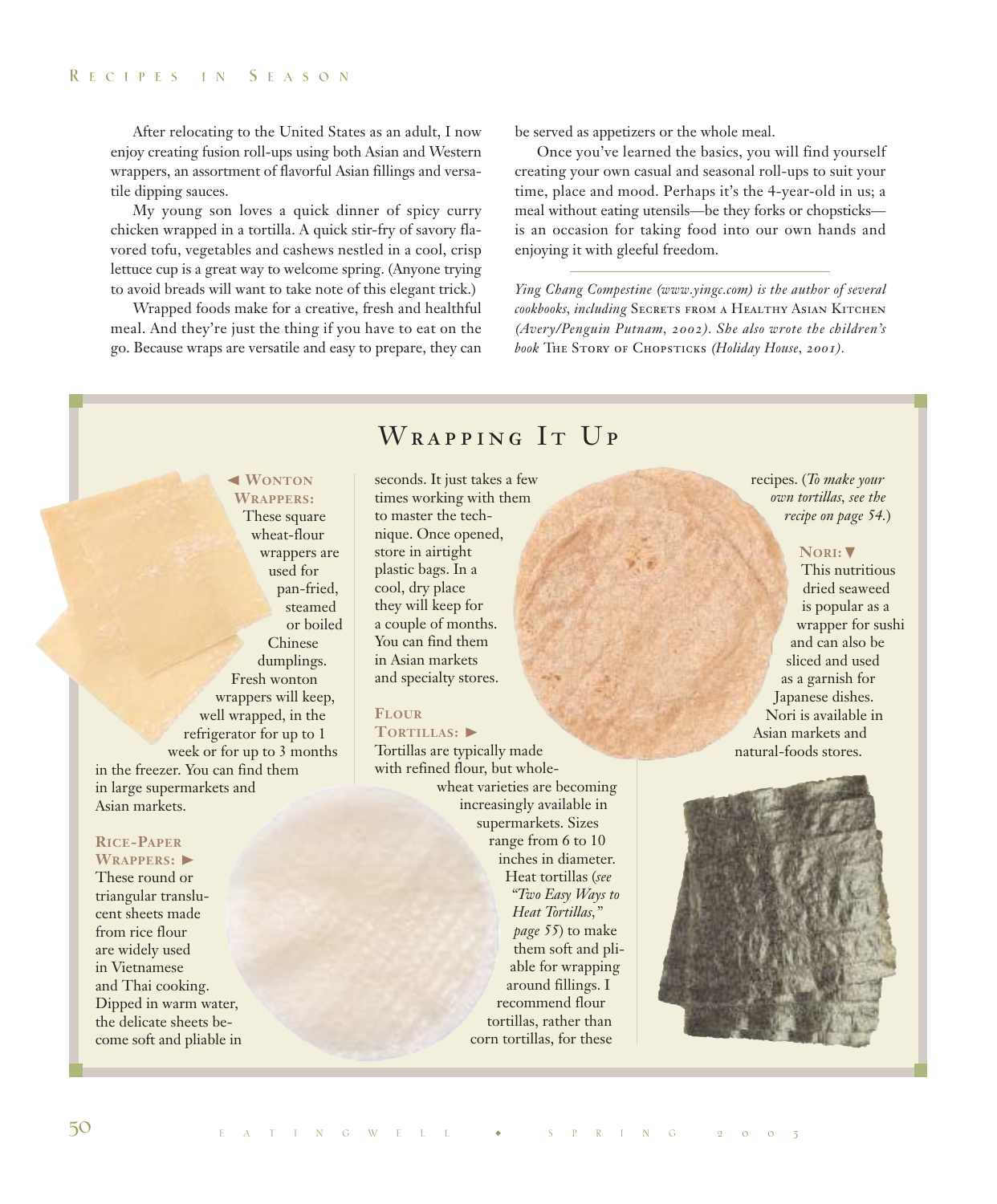#### **Pan-Fried Dumplings**

**PREP TIME: 40 MINUTES | START TO FINISH: 1 HOUR TO MAKE AHEAD:** Prepare recipe through Step 2. Cover and refrigerate Chile-Garlic Dipping Sauce for up to 4 days, meat filling for up to 1 day. **DEGREE OF DIFFICULTY:** MODERATE

**C**RISP PAN-FRIED DUMPLINGS don't have to be loaded with fat.<br>Cooking them in a mixture of water and oil lets the filling heat through while the outside becomes delightfully crisp and golden.

**3⁄4 cup Chile-Garlic Dipping Sauce (***page 55***) FILLING**

- **1⁄2 pound lean ground pork, beef** *or* **turkey**
- **3 large napa cabbage leaves, stemmed and minced (2 cups)**
- **4 fresh shiitake mushroom caps** *or* **oyster mushrooms, diced (1⁄4 cup)**
- **1 medium leek (white part only), washed thoroughly (***see Cooking Tip, page 76***) and minced**
- **2 scallions, minced**
- **1 tablespoon minced fresh ginger**
- **2 tablespoons reduced-sodium soy sauce**
- **1 tablespoon fresh lemon juice**
- **1 tablespoon canola oil**
- **1 tablespoon rice wine** *or* **medium-dry sherry**
- **2 teaspoons toasted sesame oil**
- **1⁄4 teaspoon freshly ground pepper**

#### **DUMPLINGS**

- **36 wonton wrappers (10 ounces) (***see "Wrapping It Up," page 50***)**
- **2 tablespoons canola oil, divided**
- **3⁄4 cup water, divided**
- **1.** Make Chile-Garlic Dipping Sauce.
- **2. To prepare filling:** Mix all filling ingredients in large bowl.
- **3. To assemble dumplings:** Organize your work area with a bowl of cold water, stack of wonton wrappers (cover with a damp cloth while assembling dumplings) and a floured plate to hold the dumplings.
- **4.** Using a 31⁄2-inch round cookie cutter (or clean can), cut wonton wrappers into circles (they need not be perfectly round). Using a pastry brush, brush the edges of a wrapper with water. Spoon 1 heaping teaspoon of filling into the center of the wrapper. Fold the wrapper over to form a halfmoon shape, pressing the edges together to seal. Repeat with remaining wrappers and filling. Keep dumplings covered with a damp cloth while working to prevent them from drying out.
- **5.** Preheat oven to 200°F.
- **6.** Combine 1 tablespoon oil and 1/4 cup water in a large nonstick skillet over medium heat. Place one-third of the dumplings in

the skillet so that they are not touching; cover and cook until dumplings puff up and are light brown on the bottom, 4 to 5 minutes. Carefully flip with tongs and cook, covered, until the other side is light brown and filling is no longer pink in the center, about 1 minute more. Transfer dumplings to a baking sheet and place in the oven to keep warm. Repeat procedure with half the remaining dumplings, the remaining 1 tablespoon oil and another 1/4 cup water. Then, cook remaining dumplings in the remaining 1⁄4 cup water. (There is enough oil left in the skillet for the final batch.) Serve hot, with Chile-Garlic Dipping Sauce.

#### **MAKES 12 APPETIZER SERVINGS , 3 DUMPLINGS EACH .**

PER **DUMPLING:** 174 CALORIES; 6 G TOTAL FAT (1 G SAT, 3 G MONO); 15 MG CHOLESTEROL; 21 G CARBOHYDRATE; 8 G PROTEIN; 1 G FIBER; 444 MG SODIUM.

## **Lettuce Cups with T ofu & Cashews**

**PREP TIME: 30 MINUTES | START TO FINISH: 45 MINUTES TO MAKE AHEAD:** Prepare recipe through Step 4. Cover and refrigerate filling for up to 1 day; refrigerate lettuce cups in an airtight container for up to 4 hours. **| DEGREE OF DIFFICULTY:** MODERATE

**LETTUCE LEAVES MAKE a refreshing low-calorie wrapper for an intensely flavored vegetarian filling. The mixture of crisp veg**etables, fruit and crunchy nuts complements tofu beautifully. If you prefer, you can substitute shrimp or lean meat for the tofu.

- **4 medium heads Boston lettuce**
- **3⁄4 cup Chile-Garlic Dipping Sauce (***page 55***)**
- **2 teaspoons cornstarch**
- **1⁄2 teaspoon chile puree with garlic**
- **2 tablespoons canola oil**
- **2 teaspoons minced fresh ginger**
- **2 cloves garlic, minced**
- **1 cup oyster mushrooms, finely chopped**
- **1 8-ounce package flavored baked tofu (***see Ingredient Note, page 76***), cut into 1⁄2-inch cubes**
- **1⁄2 cup finely diced carrot**
- **1⁄2 cup finely diced green apple**
- **1⁄2 cup canned water chestnuts, rinsed and finely diced**
- **1⁄2 cup unsalted cashews, toasted (***see Cooking Tip, page 76***) and coarsely chopped**
- **1 teaspoon toasted sesame oil**
- **2 scallions, trimmed and minced**
- **1.** Cut out lettuce cores. Separate the leaves to make "cups." Wash and pat dry. (Reserve small inner leaves for another use.)
- **2.** Make Chile-Garlic Dipping Sauce. Place cornstarch in a small

**INGREDIENT NOTE : Do not substitute regular flavored tofu in this recipe; it is too soft. Be sure the label says "baked."**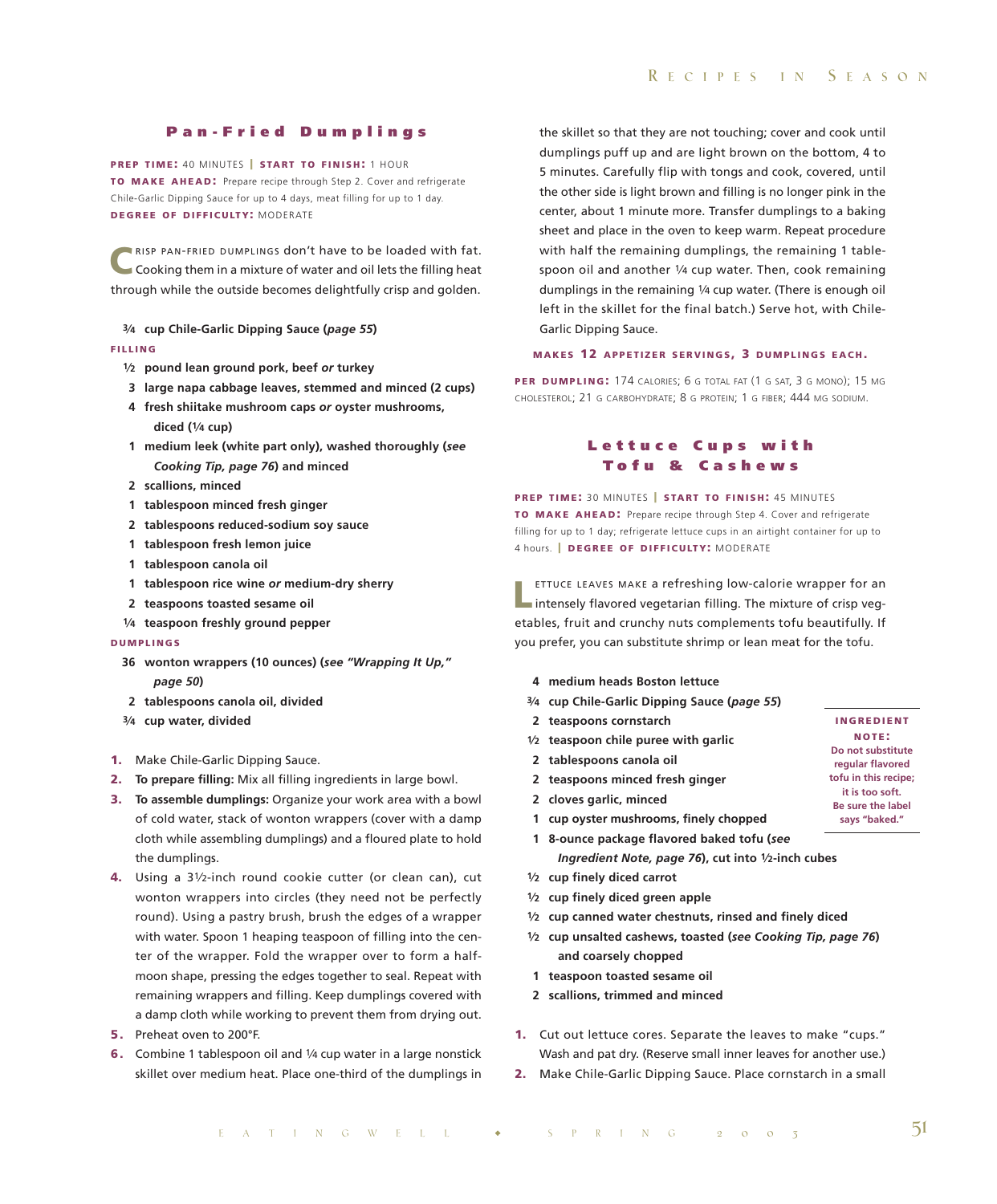bowl. Gradually whisk in 1⁄4 cup of the dipping sauce and the chile puree with garlic. Set aside. Reserve the remaining dipping sauce for serving.

- **3.** Heat a wok or large skillet over medium-high heat. Add oil and tilt pan to coat it evenly. Add ginger and garlic; stir-fry until fragrant, about 30 seconds. Add mushrooms and tofu; stirfry for 2 minutes. Add carrot, apple and water chestnuts; stir-fry for 30 seconds.
- **4.** Add the dipping sauce-cornstarch mixture. Cook, stirring, until vegetables are heated through and sauce has thickened, about 2 minutes. Add cashews, sesame oil and scallions; toss to combine.
- **5. To assemble cups:** Spoon about 2 tablespoons of the filling into each lettuce cup and serve with the remaining 1⁄2 cup dipping sauce.

## **MAKES 12 APPETIZER SERVINGS , 2 LETTUCE CUPS EACH .**

**PER CUP:** 135 CALORIES; 8 G TOTAL FAT (1 G SAT, 3 G MONO); 0 MG CHOLESTEROL; 10 G CARBOHYDRATE; 7 G PROTEIN; 2 G FIBER; 276 MG SODIUM.

# **Hand-Roll Sushi with Brown Rice, Sesame & Smoked Salmon**

**PREP TIME: 30 MINUTES | START TO FINISH: 11/2 HOURS (including** rice-cooking time) **| TO MAKE AHEAD :** Cook rice up to 1 day ahead and refrigerate or use leftover cooked rice (11⁄2 cups). **| DEGREE OF DIFFICULTY:** EASY

**THESE SATISFYING AND healthy delicacies will lure you away from**<br>the sushi bar and into your own kitchen. They are surprisingly easy to make and sure to be a hit with your guests. Use this recipe as a template to create your own variations by replacing the smoked salmon with imitation crab and avocado (as in California rolls) or flavored tofu, the brown rice with white sushi rice, etc.

- **1⁄2 cup sweet brown rice (***see Note***)** *or* **short-grain brown rice**
- **11⁄4 cups water**
- **11⁄2 tablespoons black** *or* **white sesame seeds, toasted (***see Cooking Tip, page 76***)**
	- **1 tablespoon rice vinegar**
- **1⁄2 cup reduced-sodium soy sauce**
- **1 teaspoon wasabi paste (***see Ingredient Note, page 76***)**
- **7 8-by-7-inch sheets toasted nori (***see "Wrapping It Up," page 50***)**
- **8 ounces thinly sliced smoked salmon, cut into 1-by-1-inch pieces**

**INGREDIENT NOTE : Sweet brown rice (also called sweet mochi rice) is a short-grain rice used in Japanese cooking. You can find it in natural-foods stores and Asian grocery stores.**

- **1⁄2 English cucumber, shredded (about 11⁄4 cups)**
- **1 cup alfalfa sprouts**
- **1⁄2 cup pickled ginger**
- **1.** Place rice and water in a medium saucepan; bring to a simmer. Cover; cook over low heat until the rice is tender and most of the liquid has been absorbed, 45 to 50 minutes. Let cool.
- **2.** Combine rice, sesame seeds and vinegar in a medium bowl; mix well. Whisk together soy sauce and wasabi.
- **3.** Using tongs, wave nori sheets, one at a time, over a gas flame or electric burner until slightly crisp, about 30 seconds (*see photo, below*). Cut each sheet in half to make two 7-by-4-inch rectangles.



**4. To assemble hand-rolls:** Roll a nori sheet into a cone, glossy side out (a small opening at the narrow end is fine). Dab the lower outside corner with water and press firmly to seal the cone. Spoon about 2 tablespoons of the rice mixture into the cone, dip a finger into water and press rice around and up to cover the inside, making a hole in the middle. Stuff the hole with 1 tablespoon salmon (*see photo, below*), then 1 tablespoon each of cucumber and sprouts. Top with a piece of ginger. Between cones, dip the spoon in cold water to prevent sticking. Serve immediately, with the soy sauce mixture and the remaining pickled ginger.



**MAKES 7 APPETIZER SERVINGS , 2 ROLLS EACH .**

**PER ROLL :** 66 CALORIES; 1 G TOTAL FAT (0 G SAT, 0 G MONO); 4 MG CHOLESTEROL; 9 G CARBOHYDRATE; 4 G PROTEIN; 1 G FIBER; 629 MG SODIUM.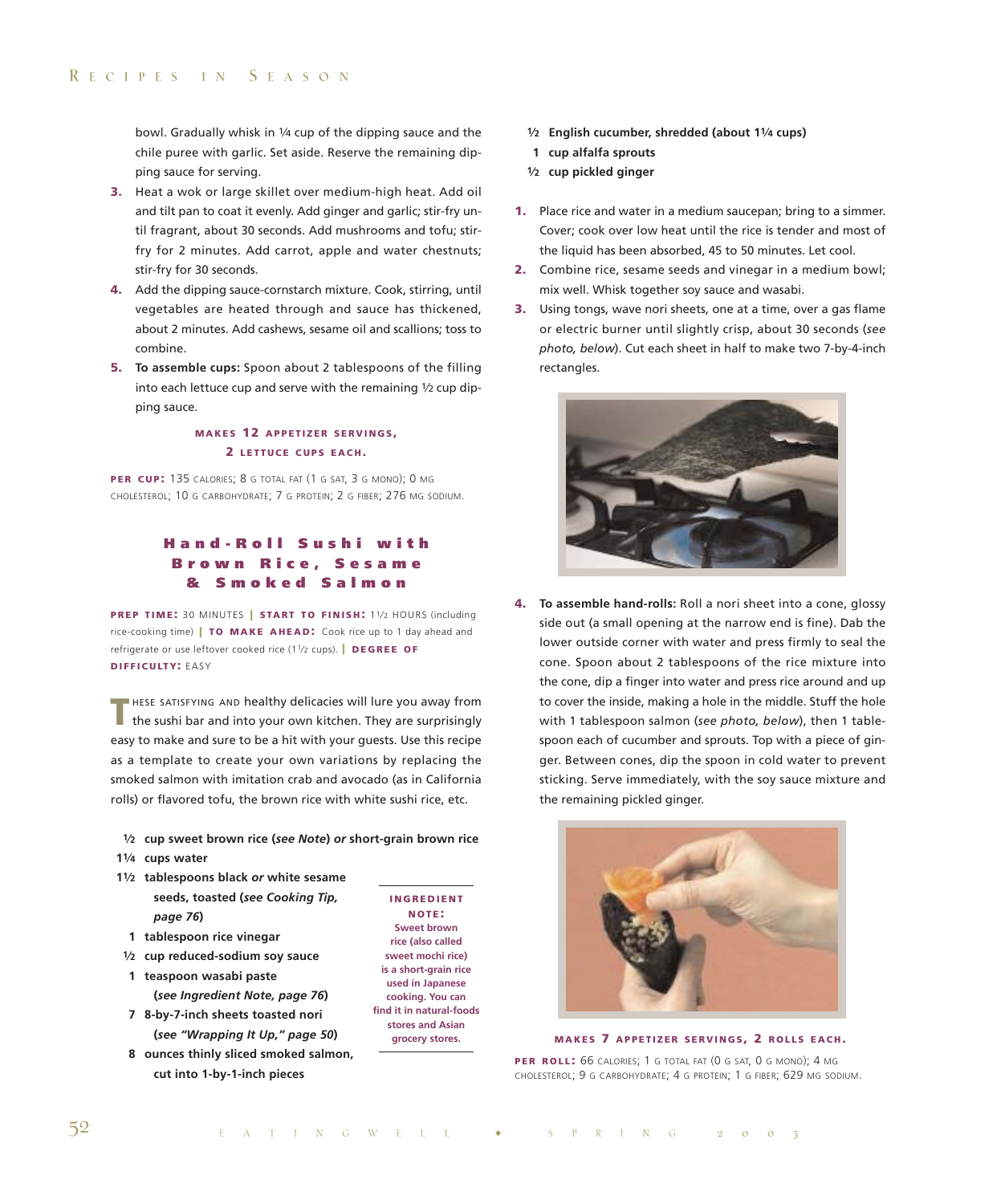

#### **Shrimp Spring Rolls**

**PREP TIME:** 50 MINUTES | START TO FINISH: 50 MINUTES **DEGREE OF DIFFICULTY:** MODERATE

**MHEN I WAS GROWING UP IN CHINA during the Cultural Revolu**tion, a birthday cake was considered Western and bourgeois. Instead, my mother made spring rolls, along with other finger foods, for my birthday celebration (because of my trouble with chopsticks!).

**1 cup Thai Sauce (***page 55***)**

#### **SHRIMP & MARINADE**

- **1 tablespoon rice wine** *or* **medium-dry sherry**
- **1 tablespoon fish sauce (***see Ingredient Note, page 76***)**
- **1⁄2 tablespoon fresh lemon juice**
- **1 tablespoon chopped fresh cilantro**
- **1 small fresh red chile pepper, such as Fresno, seeded and minced (2 tablespoons)**
- **3 cloves garlic, minced**
- **2 teaspoons minced fresh ginger**
- **20 medium shrimp (41⁄2 ounces), peeled and deveined**

#### **FILLING & WRAPPERS**

- **1 large apple** *or* **peach, peeled and diced**
- **4 scallions, green part only, cut into thin slivers**
- **1 small red bell pepper, seeded and diced**
- **1 small yellow bell pepper, seeded and diced**
- **1 tablespoon rice vinegar**
- **1⁄2 tablespoon toasted sesame oil**
- **1 tablespoon canola oil**
- **20 8-inch rice-paper wrappers (***see "Wrapping It Up," page 50***)**
- **20 fresh basil leaves** *or* **mint leaves**
- **1.** Make Thai Sauce. Cover and refrigerate.
- **2. To prepare marinade:** Combine rice wine (or sherry), fish sauce, lemon juice, cilantro, chile pepper, garlic and ginger in a medium bowl. Add shrimp and toss to coat. Cover and marinate in the refrigerator for 30 minutes.
- **3. To prepare filling:** Combine apple (or peach), scallions, bell peppers, vinegar and sesame oil in a medium bowl; toss to coat.
- **4.** Heat a large nonstick skillet over medium-high heat. Add canola oil and tilt to coat the pan evenly. Add shrimp and marinade; stir-fry until shrimp turn pink, 1 to 2 minutes. Remove from heat. Set aside.
- **5. To assemble rolls:** Dip a wrapper in warm water for a few seconds. Carefully transfer it to a clean work surface and let stand until soft, about 1 minute. Center 1 basil leaf (or mint leaf) in the bottom third of the wrapper; top with a shrimp and 2 tablespoons of the filling. Fold the wrapper over the filling and roll into a tight cylinder, folding in the sides about halfway (*see photos, above*). Assemble the remaining spring rolls the same way. Keep the finished rolls covered with a damp cloth to prevent them from drying out. Serve with Thai Sauce.

# **MAKES 10 APPETIZER SERVINGS , 2 SPRING ROLLS EACH .**

**PER ROLL:** 170 CALORIES; 5 G TOTAL FAT (0 G SAT, 2 G MONO); 19 MG CHOLESTEROL; 27 G CARBOHYDRATE; 5 G PROTEIN; 1 G FIBER; 475 MG SODIUM.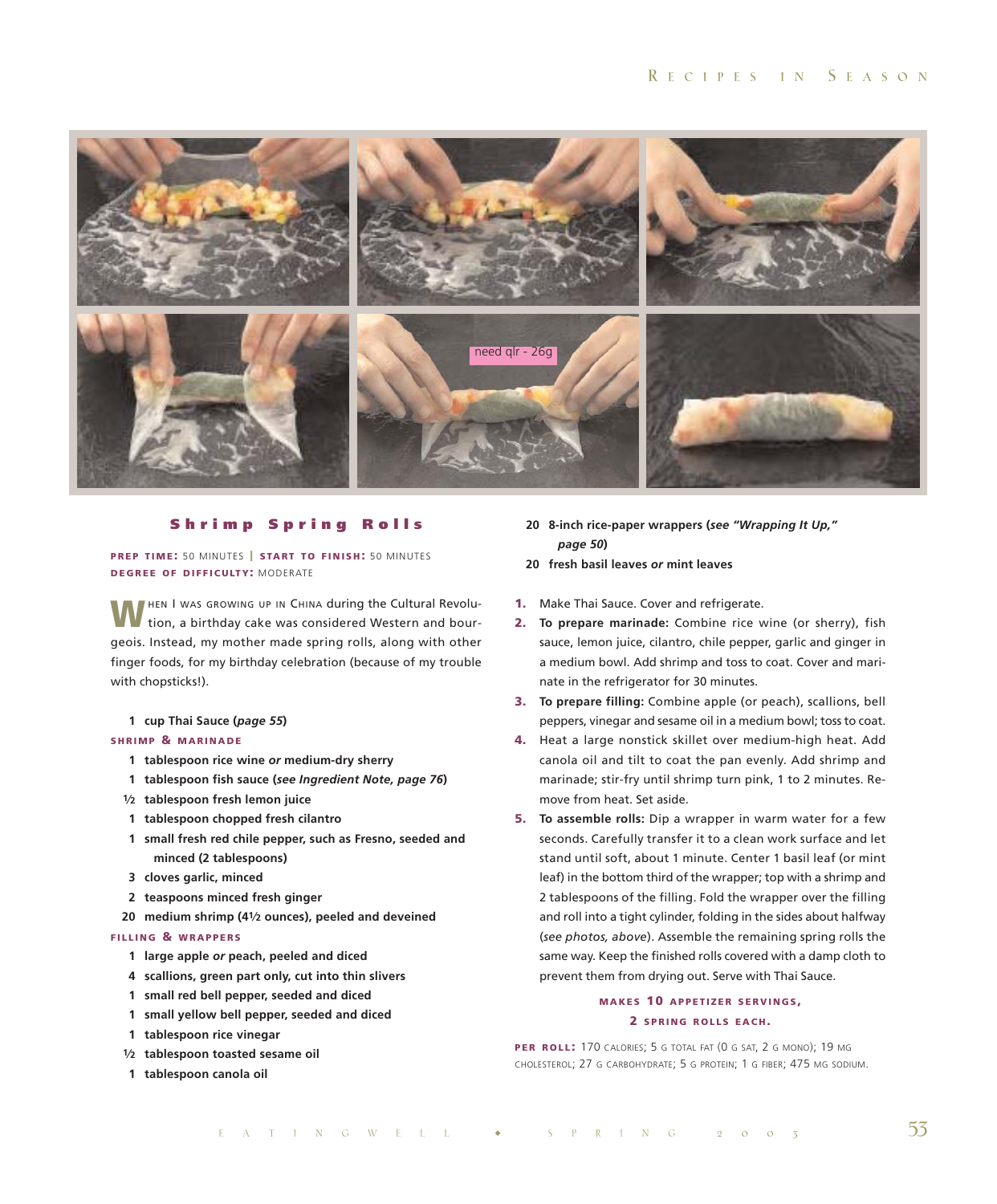#### **Curried Chicken Wraps**

**PREP TIME:** 15 MINUTES | START TO FINISH: 20 MINUTES (with store-bought tortillas) **| DEGREE OF DIFFICULTY:** MODERATE

**S** WEET, JUICY GRAPES complement curried chicken in this easy fill-<br>ing. The filling from India and tortilla wrapper from Central America make this recipe another example of how you can successfully blend elements from East and West. Any leftover filling is delicious, served cold, in a wrap the following day.

- **11⁄2 cups Cucumber Raita (***page 55***)**
	- **8 Whole-Wheat Flour Tortillas (***recipe follows***)**  *or* **store-bought (***see "Wrapping It Up," page 50***)**
	- **1 pound boneless, skinless chicken breasts, trimmed**
	- **1 tablespoon canola oil**
- **1⁄2 cup chopped scallions (1 bunch)**
- **1 tablespoon minced fresh ginger**
- **1 tablespoon freshly grated orange zest (from 1 large orange;** *see page 70***)**
- **1 tablespoon finely chopped jalapeño** *or* **serrano pepper (2 small peppers)**
- **1 teaspoon curry powder**
- **1 tablespoon rice wine, sake** *or* **orange juice**
- **1⁄2 teaspoon salt, or to taste Freshly ground pepper to taste**
- **11⁄2 cups red seedless grapes (8 ounces), washed, dried and halved**
- **1.** Prepare Cucumber Raita.
- **2.** Heat tortillas (*see "Two Easy Ways to Heat Tortillas," page 55*).
- **3.** Meanwhile, cut chicken into 1/4-inch-thick slices. Turn slices on their sides and cut into 1/4-inch-strips.
- **4.** Heat a wok or large nonstick skillet over medium-high heat. Add oil and tilt the pan to coat it evenly. Add scallions, ginger, orange zest and jalapeño (or serrano). Cook, stirring, until fragrant, about 1 minute.
- **5.** Add chicken; stir-fry for 1 minute. Add curry powder, rice wine (or sake or orange juice), salt and pepper. Cook, stirring, until chicken is browned and no longer pink in the center, about 2 minutes. Transfer to a medium bowl. Add grapes; toss to mix.
- **6.** To serve, spoon about 1/2 cup of the chicken mixture into each warm tortilla. Top with 2 tablespoons raita. Roll up tortilla and eat with your fingers. Serve remaining raita for dipping.

#### **MAKES 4 SERVINGS , 2 WRAPS EACH .**

**PER WRAP:** 278 CALORIES; 9 G TOTAL FAT (1 G SAT, 4 G MONO); 35 MG CHOLESTEROL; 31 G CARBOHYDRATE; 19 G PROTEIN; 3 G FIBER; 427 MG SODIUM.

#### • **Who le -Wheat F lou r To rt i l las**

**PREP TIME: 15 MINUTES | START TO FINISH: 11/2 HOURS TO MAKE AHEAD:** The tortillas will keep sealed in a plastic bag in the refrigerator for up to 1 week or in the freezer for up to 1 month. **DEGREE OF DIFFICULTY:** MODERATE

IF YOU HAVE NEVER MADE your own tortillas, you'll find yourself amazed at their relative ease and truly fabulous flavor. Although ready-made tortillas are as close as your grocer's shelves, many contain partially hydrogenated vegetable oil (trans-fatty acids) and lack the nutritional benefits of whole-wheat flour.

- **1 cup whole-wheat flour**
- **1 cup all-purpose flour**
- **1⁄2 teaspoon salt**
- **3 tablespoons canola oil**
- **1⁄2-3⁄4 cup warm water**
- **1.** Combine whole-wheat flour, white flour and salt in a large bowl. Sprinkle in oil and blend thoroughly with a fork. Gradually add 1/2 cup water, stirring to moisten evenly. If the dough is too dry to gather into a ball, add more water. Turn out onto a lightly floured work surface; knead briefly. The dough should be soft and easy to knead.
- **2.** Divide the dough into 8 equal pieces. Flatten each one between lightly floured palms into a 3-inch disk. Cover with plastic wrap and let rest for 30 minutes.
- **3.** On a lightly floured surface, using a rolling pin, roll out each tortilla into a 7- to 8-inch rough circle. Keep tortillas covered with a damp towel as you work. (You can stack them with parchment or wax paper between each layer.)
- **4.** Heat an 8-inch or larger skillet, preferably cast-iron, over medium-high heat until hot. Cook each tortilla until it is speckled with brown spots and puffed, about 45 seconds on each side (*see photo, below*).



#### **MAKES 8 TORTILLAS.**

PER TORTILLA: 147 CALORIES; 6 G TOTAL FAT (0 G SAT, 3 G MONO); 0 MG CHOLESTEROL; 21 G CARBOHYDRATE; 4 G PROTEIN; 2 G FIBER; 147 MG SODIUM.